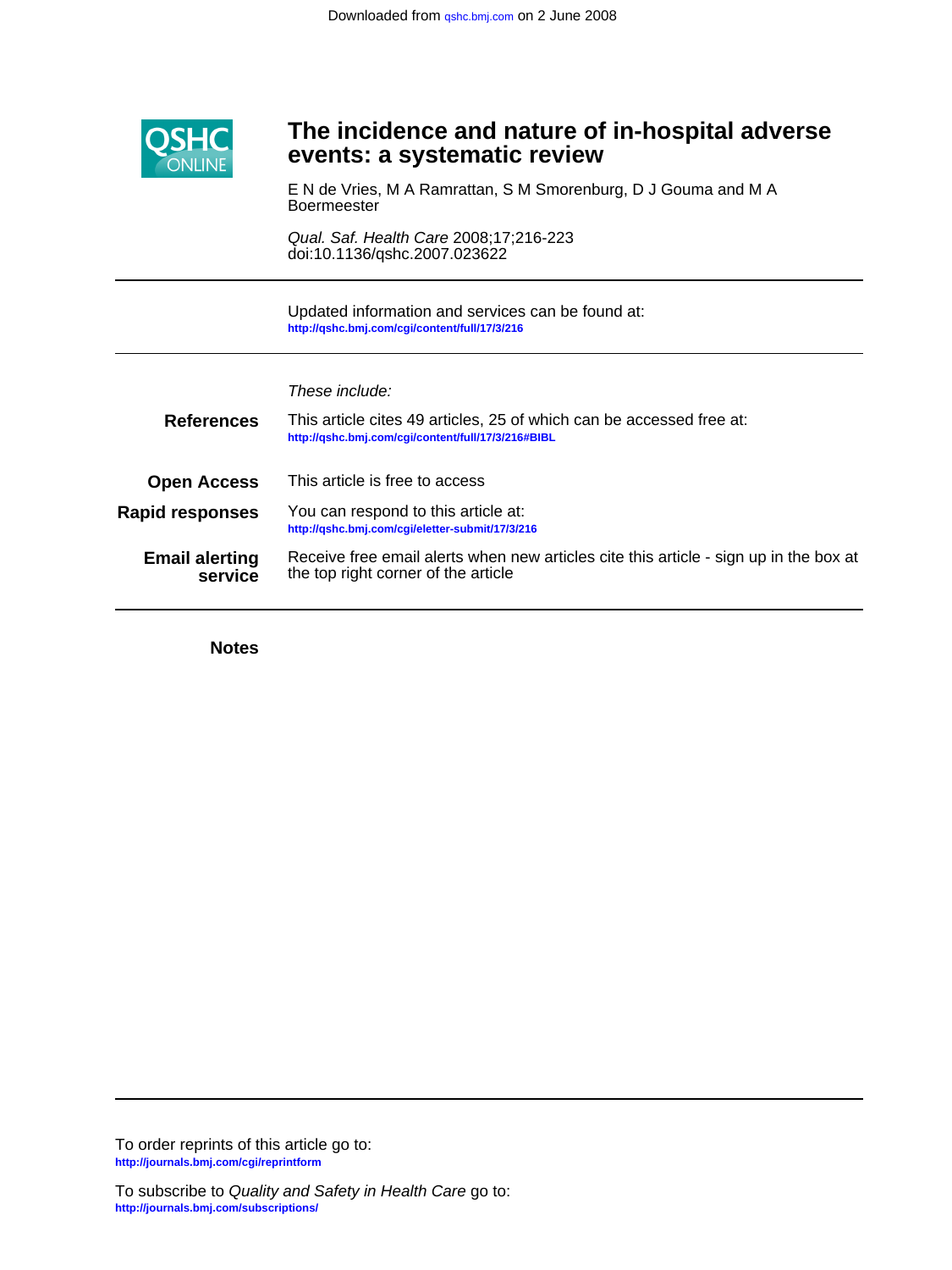#### <sup>1</sup> Department of Surgery Academic Medical Centre, University of Amsterdam, The Netherlands; <sup>2</sup> Department of Pharmacy, Academic Medical Centre, University of Amsterdam, The Netherlands

Correspondence to: M A Boermeester, Department of Surgery (G4-109.2), Academic Medical Center, Meibergdreef 9, 1105 AZ Amsterdam, The Netherlands; m.a.boermeester@amc.uva.nl

Accepted 7 October 2007

# The incidence and nature of in-hospital adverse events: a systematic review

E N de Vries,<sup>1</sup> M A Ramrattan,<sup>2</sup> S M Smorenburg,<sup>2</sup> D J Gouma,<sup>1</sup> M A Boermeester<sup>1</sup>

# **ABSTRACT**

**Introduction:** Adverse events in hospitals constitute a serious problem with grave consequences. Many studies have been conducted to gain an insight into this problem. but a general overview of the data is lacking. We performed a systematic review of the literature on inhospital adverse events.

Methods: A formal search of Embase, Cochrane and Medline was performed. Studies were reviewed independently for methodology, inclusion and exclusion criteria and endpoints. Primary endpoints were incidence of in-hospital adverse events and percentage of preventability. Secondary endpoints were adverse event outcome and subdivision by provider of care, location and type of event.

**Results:** Eight studies including a total of 74 485 patient records were selected. The median overall incidence of inhospital adverse events was 9.2%, with a median percentage of preventability of 43.5%. More than half (56.3%) of patients experienced no or minor disability, whereas 7.4% of events were lethal. Operation- (39.6%) and medication-related (15.1%) events constituted the majority. We present a summary of evidence-based interventions aimed at these categories of events.

**Conclusions:** Adverse events during hospital admission affect nearly one out of 10 patients. A substantial part of these events are preventable. Since a large proportion of the in-hospital events are operation- or drug-related, interventions aimed at preventing these events have the potential to make a substantial difference.

Adverse events (AEs) in hospitals are now widely agreed to be a serious problem, annually killing more people than breast cancer or AIDS.<sup>1</sup> An AE is usually defined as an unintended injury or complication resulting in prolonged hospital stay, disability at the time of discharge or death and caused by healthcare management rather than by the patient's underlying disease process.<sup>2 3</sup> Aside from the direct harm to the patient, AEs are a considerable financial burden to the healthcare system. In 1999, it was estimated that the total costs of preventable AEs in the USA lie between \$17 billion and \$29 billion annually.4

In recent years, the focus in thinking about AEs has shifted from the person approach—blaming individuals for errors—to the systems approach. The systems approach assumes that people will make mistakes, and that the system that surrounds them should provide a safety net for these mistakes. Therefore, efforts to eliminate AEs should be directed towards a particular system.<sup>5</sup> This new approach has shifted the focus of the debate on AEs from the legal consequences associated with personal responsibility, to a more constructive point of view, clearing the way for thinking about solutions.

In the aftermath of the 2001 Institute of Medicine report ''To err is human,''1 many large studies have been performed concerning AEs, some of them nationwide. Although many of these studies used similar methods, they report substantially different incidences. A general overview of data on in-hospital AEs is lacking.

To make the important step towards solutions, it is necessary to gain a more detailed understanding of this problem: what percentage of events is preventable, where do the majority of events happen and which type of event is the most frequent? This will enable identification of categories of AEs that are most susceptible to interventions to improve patient safety.

To gain an insight into the overall incidence, preventability, outcome and subdivision by location, provider and type of in-hospital AEs and the evidence related to relevant patient safety interventions, we conducted a systematic review of available data from the literature.

# METHODS

#### Literature search

Two authors (ENV, MAB) independently performed a formal computer-assisted search of the medical databases Medline (January 1966 to February 2007), Cochrane and Embase (January 1980 to February 2007). Keywords used were ''adverse events'' and ''preventable.'' Clinical studies published in peerreviewed journals in the English language were identified. A manual cross-reference search of the eligible papers was performed to identify additional relevant articles.

#### Selection

In order to be able to reliably compare the data, we defined an AE as follows: an unintended injury or complication resulting in prolonged hospital stay, disability at the time of discharge or death and caused by healthcare management rather than by the patient's underlying disease process. All studies that used this or a similar definition to evaluate the incidence of AEs in adult hospital patients and that included a minimum of 1000 patient records were eligible for inclusion. Studies that evaluated errors without linking them to outcomes and studies relying only on computerised screening data were excluded. Studies that evaluated specific types of AEs only (for example, adverse drug events only) and studies that evaluated specific populations (for example, ICU patients only) were excluded. No abstract publications without subsequent full-text



This paper is freely available online under the BMJ Journals unlocked scheme, see http:// qshc.bmj.com/info/unlocked.dtl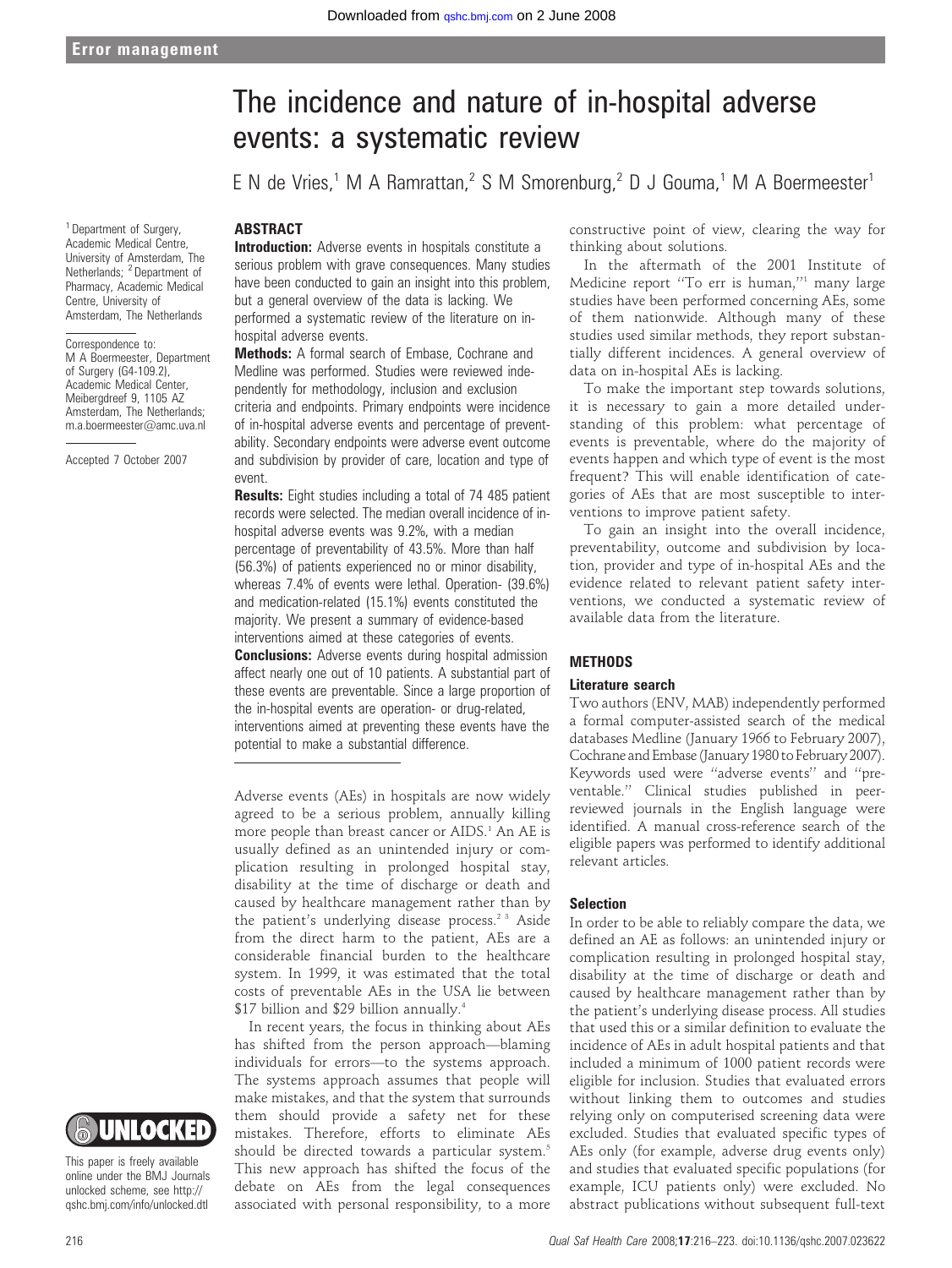published data were used. Disagreements about inclusion were resolved in a consensus meeting.

#### Validity assessment

Two authors (ENV, MAB) independently assessed selected studies for methodology and endpoints. Information was extracted on the methods of data collection (prospective or retrospective), record selection and review, the time frame of included AEs and recorded interobserver variability. Primary endpoints were the incidence of AEs and the percentage of preventability. Secondary endpoints were adverse event outcome and subdivision by provider of care, location and type of event.

#### Data collection

Data on incidence of AEs, preventability, outcome, location, provider of care and type of event were extracted. Whenever possible, raw data were used, and percentages were calculated. Extrapolations to state or country levels were not reproduced. Data on outcome, provider of care, location and type of event were grouped into common categories that the majority of articles used.

#### Interventions

After analysis of the data yielded the categories of events that were responsible for the majority of adverse events, a computerassisted search of Medline was performed to identify interventions relating to these categories of events. Only studies with a level of evidence of one or two were included.

#### Statistical analysis

Medians and interquartile ranges (IQR) of incidence, preventability, and the different categories of outcome, location, provider of care and type of event were calculated using Statistical Package for the Social Sciences version 12.0 (SPSS, Chicago).

Figure 1 Flow chart of article retrieval. AE, adverse event.

# RESULTS

# Article retrieval

The initial search yielded 257 articles (fig 1). After reviewing the titles and abstracts, 228 articles were excluded. These articles included reviews, studies on specific types of AEs only, for example adverse drug events, and studies in specific populations, for example children or ICU patients. Of the remaining 29 studies, another 17 were excluded after reviewing the full article. Three of these studies applied a different definition of an AE; one study used an observational approach and recorded only errors without linking them to outcomes;<sup>6</sup> the other two studies used a computer-assisted approach to screen a large number of patient records for certain codes denoting complications.7 8 Three studies were excluded because of an insufficient number of patient records; one of these studies used retrospective record review;<sup>9</sup> the other studies would otherwise have been excluded due to methodological designs that differed from the large record review studies.10 11 Five studies presented data of patient populations already included in other publications, $12-16$  and six studies presented insufficient data on the primary endpoint.<sup>17-22</sup>

#### Included studies

We included 12 articles in the review. Of these articles, four reported additional data of patient populations that were already included.23–26 In this review, these articles were considered as one study together with the article first published, resulting in eight reviewed studies.

#### Study characteristics

Characteristics of included studies are presented in tables 1 and 2. A total of 74 485 patient records were derived from the included studies. The number of hospitals per study ranged from 1 to 51 and the median number of patient records reviewed per study was 5162 (IQR 1542–14 569). All studies used a two-stage retrospective record review technique. Records were first screened by trained nurses; when positive for certain

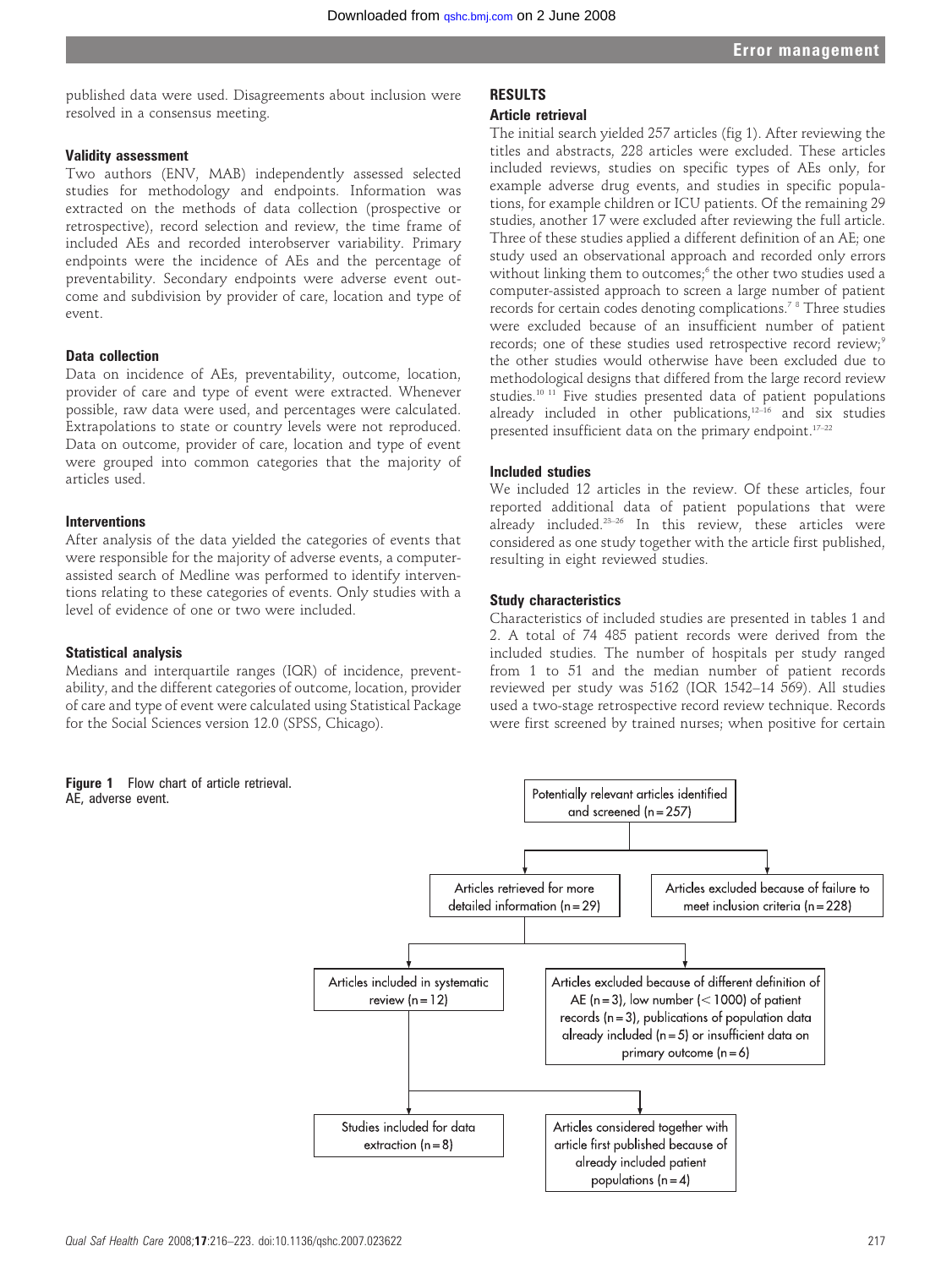#### Error management

# Table 1 Included studies

| Reference                              | <b>Year of publication</b> | <b>Country</b> | No. of hospitals | No. of records | Inclusion period | Study design                                                          |
|----------------------------------------|----------------------------|----------------|------------------|----------------|------------------|-----------------------------------------------------------------------|
| 1. Brennan et $a^{25}$ 32              | 1991                       | <b>USA</b>     | 51               | 30 121         | 1984             | Retrospective record review                                           |
| 2. O'Neil et $al^{23}$ $28$            | 1993                       | <b>USA</b>     |                  | 3141           | 1990-1991        | Retrospective record review and<br>review of voluntary reporting data |
| 3. Wilson et $a^{\beta}$               | 1995                       | Australia      | 28               | 14 179         | 1992             | Retrospective record review                                           |
| 4. Thomas <i>et al</i> <sup>2</sup>    | 2000                       | <b>USA</b>     | 28               | 14 700         | 1992             | Retrospective record review                                           |
| 5. Vincent et $al^{26}$ 33             | 2001                       | UK             |                  | 1014           | 1998             | Retrospective record review                                           |
| 6. Davis <i>et al</i> <sup>24 30</sup> | 2002                       | New Zealand    | 13               | 6579           | 1998             | Retrospective record review                                           |
| 7. Baker et $a^{\beta}$ <sup>1</sup>   | 2004                       | Canada         | 20               | 3745           | 2000             | Retrospective record review                                           |
| 8. Sari et $a^{29}$                    | 2006                       | UK             |                  | 1006           | 2004             | Retrospective record review and<br>review of voluntary reporting data |

trigger criteria<sup>27</sup> (for example an unplanned readmission, an adverse drug reaction or a hospital-acquired infection), the records were then reviewed by a physician to determine whether or not an AE had occurred. In two studies, the data from this approach were compared with voluntary reporting data.28 29 Whether or not an event was caused by healthcare management (causality judgement) was measured on a six-point scale in six studies; a score of  $\geq 2^{3.30}$  or  $\geq 4^{2.31-33}$  was considered positive. The other two studies did not specify the details of the causality judgement.28 29 Of the six studies that gave a judgement on preventability, four used a similar six-point scale; a score of  $\geq 4$  was considered preventable.<sup>3 24 28 31</sup> The other two studies did not specify the details of the preventability judgement.<sup>29</sup> 33

#### Table 2 Study characteristics

| Reference                            | <b>Population</b>                                                                                                                      | <b>Method of record</b><br>selection                                                 | <b>Method of review</b>                                                                                                                                        | <b>More than</b><br>one adverse<br>event per<br>patient? | Time frame of<br>included events                                                                 | Kappa value for<br>interobserver<br>agreement | <b>Endpoints</b>                                                                          |
|--------------------------------------|----------------------------------------------------------------------------------------------------------------------------------------|--------------------------------------------------------------------------------------|----------------------------------------------------------------------------------------------------------------------------------------------------------------|----------------------------------------------------------|--------------------------------------------------------------------------------------------------|-----------------------------------------------|-------------------------------------------------------------------------------------------|
| 1. Brennan et $al^{25}$ 32           | Acute-care hospital<br>patients (no<br>psychiatric patients)                                                                           | Random sample of<br>hospitalisations from<br>51 hospitals                            | Two-stage record review: first,<br>screening for one of 18 criteria<br>by trained nurses; second,<br>review by two physicians                                  | Not<br>specified                                         | Occurred before<br>and during and<br>detected during<br>index admission                          | 0.61                                          | Incidence.<br>negligence,<br>outcome, location,<br>type of event                          |
| 2. O'Neil et $al^{23}$ $28$          | <b>Hospital patients</b>                                                                                                               | All admissions to<br>the medical service<br>of one hospital over<br>a 4-month period | 1. Two-stage record review:<br>first, screening for one of 15<br>criteria by medical-record<br>analysts; second, review by<br>physician                        | No                                                       | Not specified                                                                                    | 0.57                                          | Incidence,<br>preventability                                                              |
|                                      |                                                                                                                                        |                                                                                      | 2. Reviewing reported incidents                                                                                                                                |                                                          |                                                                                                  |                                               |                                                                                           |
| 3. Wilson et al                      | Acute-care hospital<br>patients (no<br>psychiatric or<br>day-care patients)                                                            | Random sample of<br>admissions from 28<br>hospitals                                  | Two-stage record review: first,<br>screening for one of 18 criteria<br>by trained nurses; second,<br>review by two medical officers                            | No                                                       | Occurred before*<br>and during and<br>detected during or<br>after index admission                | 0.55                                          | Incidence.<br>preventability,<br>outcome, provider<br>of care, location,<br>type of event |
| 4. Thomas et $a^2$                   | Hospital patients<br>(no psychiatric,<br>rehabilitation or<br>drug/alcohol<br>treatment patients)                                      | Random sample of<br>discharges from 28<br>hospitals                                  | Two-stage record review: first,<br>screening for one of 15 criteria<br>by trained nurses; second,<br>review by physician                                       | No                                                       | Occurred before<br>and during and<br>detected during<br>index admission                          | 0.4                                           | Incidence.<br>negligence,<br>outcome, provider<br>of care, location,<br>type of event     |
| 5. Vincent et $al^{26}$ 33           | Acute hospital<br>patients (general<br>medicine, general<br>surgery, orthopaedic<br>surgery, obstetrics)                               | Records randomly<br>drawn from two<br>hospitals                                      | Two-stage record review: first,<br>screening for one of 18 criteria<br>by trained nurses; second,<br>review by clinician                                       | Yes                                                      | Not specified                                                                                    | Not specified                                 | Incidence,<br>preventability,<br>outcome, provider<br>of care, type of<br>event           |
| 6. Davis et $al^{24}$ 30             | <b>Hospital patients</b><br>(no psychiatric,<br>dav-care or<br>rehabilitation<br>patients)                                             | Random sample of<br>admissions from 13<br>hospitals                                  | Two-stage record review: first,<br>screening for one of 18 criteria<br>by trained nurses; second,<br>review by medical officer                                 | Not<br>specified                                         | Occurred before*<br>and during and<br>detected during<br>index admission                         | 0.47                                          | Incidence,<br>preventability,<br>outcome, provider<br>of care, location,<br>type of event |
| 7. Baker et $a^{\beta}$ <sup>1</sup> | Hospital patients<br>(no paediatric,<br>psychiatric, obstetric<br>or rehabilitative)                                                   | Random sample of<br>admissions from 20<br>hospitals                                  | Two-stage record review: first,<br>screening for one of 18 criteria<br>by trained nurses; second,<br>review by physician                                       | Yes                                                      | Occurred before<br>and during and<br>detected during<br>or after index<br>admission <sup>+</sup> | $0.47/0.45/0.69$ :                            | Incidence.<br>preventability,<br>outcome, provider<br>of care, type of<br>event           |
| 8. Sari et $a^{29}$                  | <b>Hospital patients</b><br>(surgery, general<br>medicine, elderly<br>care, orthopaedics,<br>urology, oncology,<br>ENT, ophthalmology) | Random sample of<br>admissions in one<br>hospital                                    | 1. Two-stage record review:<br>first, screening for one of 18<br>criteria by trained nurses;<br>second, review by physician<br>2. Reviewing reported incidents | Yes                                                      | Not specified                                                                                    | 0.76                                          | Incidence                                                                                 |

\*Only included if (partly) responsible for index admission.

{Only included if occurred/was detected during a hospital admission.

{Kappa values for interobserver agreement of judgement on injury/causation/preventability.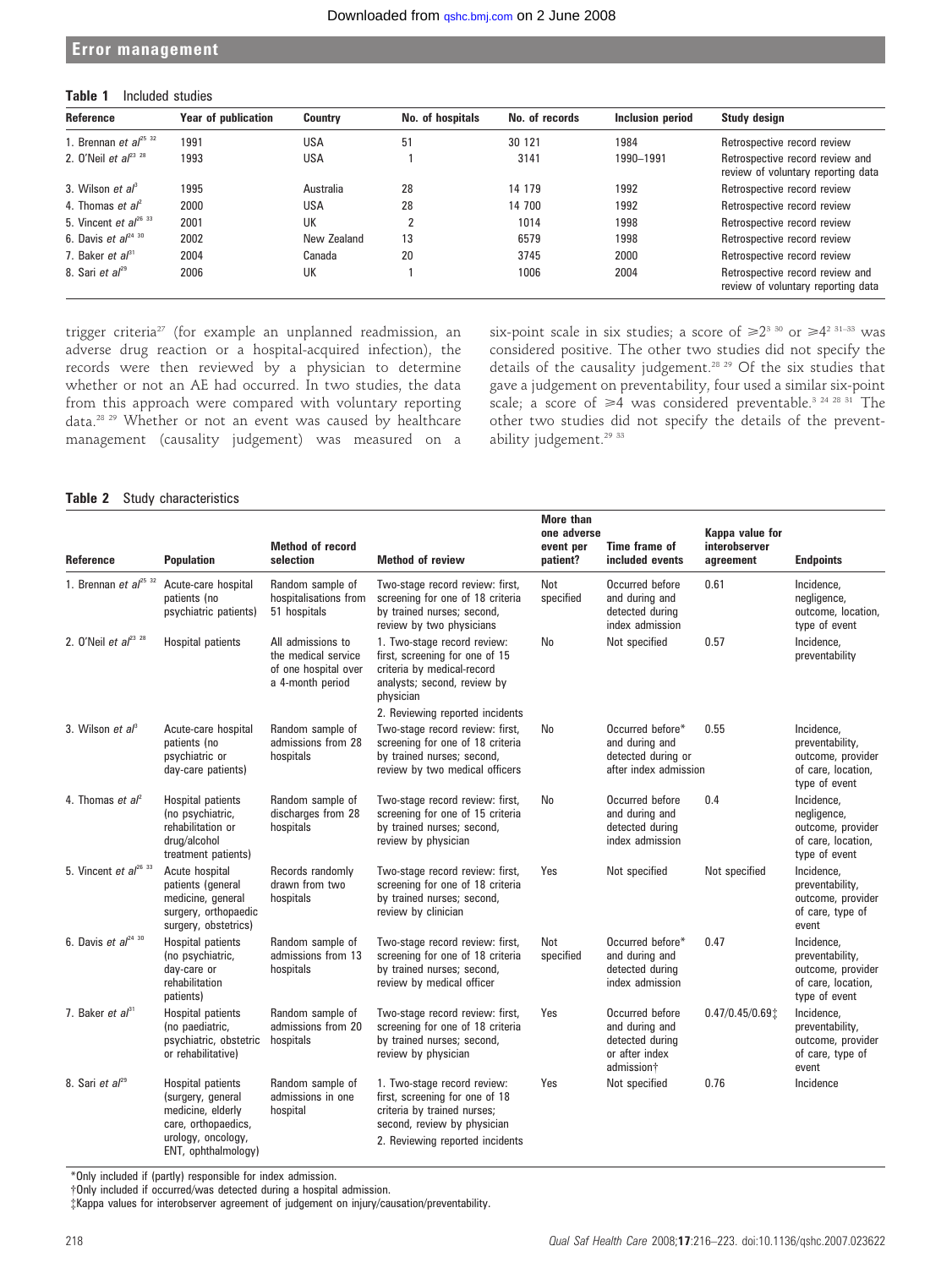# Incidence, preventability and outcome

The data on incidence, preventability and outcome of case record review studies are shown in table 3. The median incidence of AEs was 9.2% (IQR 4.6–12.4%). The median percentage of AEs that was judged preventable was 43.5% (IQR 39.4–49.6%). Two studies judged negligence instead of preventability,2 32 which was defined as AEs caused by a failure to meet standards reasonably expected of the average physician or institution. Negligence data were not considered in the calculation of the median percentage of preventability.

Outcome data were divided into five categories: no or minor disability (resolved within 1 month), temporary disability (resolved within 1 year), permanent disability, death and unknown. The median percentage of AEs that led to no or minor disability was 56.3% (IQR 51.4–62.8%). Permanent disability was found in 7.0% (IQR 6.1–11.0%) of patients experiencing an AE, while 7.4% (IQR 4.7–14.2%) of AEs caused the death of the patient.

### Providers of care

Providers of care were divided into three groups (table 4): surgical, containing all surgical professions, anaesthesiology, gynaecology and obstetrics; medicine, containing all internal specialties and paediatrics; and ''other,'' containing for example family practice, nursing and emergency medicine. The median proportion of AEs associated with surgical providers was 58.4% (IQR 54.5–70.9%) versus 24.1% (IQR 18.7–40.4%) for medical providers.

Table 3 Adverse events, preventability and outcome

# **Locations**

Table 5 shows the various locations where AEs took place. For all AEs, 80.8% (IQR 75.6–83.2%) were encountered in hospital, versus 14.9% (IQR 12.9–18.7%) out of hospital before admission or after discharge. The majority of events were seen in the operating room (41.0% (IQR 39.5–45.8%)) or the patient's room (24.5% (IQR 21.6–26.5%)). By contrast, only 3.1% (IQR 2.7–3.5%) of AEs were located in the complex environment of the intensive care unit. The emergency room accounted for 3.0% (IQR 2.9–3.0%) of AEs.

#### Type of event

Finally, the AEs were classified according to type of event (table 6). In three studies an AE could be attributed to more than one category, $3^{24}$  31 whereas in the other studies, the types of events were mutually exclusive. Importantly, approximately 50% of AEs are operation- or drug-related: 39.6% (IQR 31.5–50.2%) and 15.1% (11.9–20.4%), respectively. By contrast, anaesthesiarelated events formed only 2.0% (IQR 1.2–3.7%) of AEs.

#### Patient safety interventions

Table 7 gives an overview of the top level (level of evidence 1 and 2) of evidence-based interventions directed towards the major types of adverse events: operation- and medicationrelated events. The operation-related interventions include a number of medical interventions such as perioperative betablockade and antibiotic prophylaxis. In addition, interventions

| Reference                                                       | Brennan <i>et al</i> <sup>32</sup> | O'Neil et al <sup>23 28</sup> | Wilson <i>et al</i> <sup>3</sup> | Thomas <i>et al</i> <sup>2</sup> |            | Vincent et al <sup>33</sup> Davis et al <sup>24 30</sup> | Baker <i>et</i> $a^{31}$ | Sari et $al^{29}$        | <b>Median</b><br>percentage<br><i>(interquartile)</i><br>range) |
|-----------------------------------------------------------------|------------------------------------|-------------------------------|----------------------------------|----------------------------------|------------|----------------------------------------------------------|--------------------------|--------------------------|-----------------------------------------------------------------|
| No. of records                                                  | 30 121                             | 3141                          | 14 179                           | 14 700                           | 1014       | 6579                                                     | 3745                     | 1006                     |                                                                 |
| No. of patients with at<br>least one adverse event              | 1133(3.8)                          | $237*$ (7.5)                  | 2353 (16.6)                      | 475(3.2)                         | 110 (10.8) | 850 (12.9)                                               | 255(6.8)                 | 110(10.9)                | 9.2 (4.6 to 12.4)                                               |
| No. of adverse events<br>$(f > 1$ adverse event<br>per patient) | -                                  |                               |                                  |                                  | 119(11.7)  | $\overline{\phantom{m}}$                                 | 289(7.7)                 | 136 (13.5)               | 11.7 $(7.7)$ to<br>13.5)                                        |
| No. of preventable<br>adverse events                            |                                    | $103* (43.5)$                 | 1205 (51.2)                      | $\overline{\phantom{m}}$         | 57 (47.9)  | 315(37.1)                                                | 106(41.6)                | $\overline{\phantom{0}}$ | 43.5 (39.4 to<br>49.6)                                          |
| <b>Outcome</b>                                                  |                                    |                               |                                  |                                  |            |                                                          |                          |                          |                                                                 |
| No or minor disability†                                         | 644 (56.8)                         | $\overline{\phantom{0}}$      | 1073 (45.6)                      | 253 (53.3)                       | 73 (66.4)  | 524 (61.6)                                               | 161(55.7)                | $\overline{\phantom{0}}$ | 56.3 (51.4 to<br>62.8)                                          |
| Temporary disability:                                           | 187 (16.5)                         | -                             | 702 (29.8)                       | 150 (31.6)                       | 21(19.1)   | 162 (19.0)                                               | 36 (12.5)                | -                        | 19.1 (15.5 to<br>30.3)                                          |
| Permanent disability §                                          | 74 (6.5)                           | -                             | 315(13.4)                        | 40(8.4)                          | 7(6.4)     | 87 (10.2)                                                | 15(5.2)                  | -                        | $7.0$ (6.1 to 11.0)                                             |
| Death                                                           | 154 (13.6)                         | $\qquad \qquad -$             | 112(4.8)                         | 31(6.6)                          | 9(8.2)     | 38(4.5)                                                  | 46 (15.9)                | -                        | 7.4 (4.7 to 14.2)                                               |
| <b>Unknown</b>                                                  | 75 (6.6)                           | -                             | 151(6.4)                         | $\qquad \qquad -$                |            | 40 (4.7)                                                 | 31(10.7)                 | -                        | $6.5$ (5.1 to 9.7)                                              |

Numbers (percentages) except last column. Interquartile range = 25th to 75th percentile. Brennan: no. of records, number of AEs and percentages of outcomes were given. Percentage of AEs and numbers of outcomes were calculated. No number or percentage was given for preventability. No. of AEs with negligence (failure to meet standards reasonably to be expected) was 280 (24.7%). O'Neil: two different strategies were used. No. of records, number and percentage of AEs per strategy and percentage of preventability per strategy were given. Total number and percentage of AEs and total number and percentage of preventable AEs were calculated. Bates: no. of records, number of AEs and percentage of AEs were given. Wilson: no. of records, number and percentage of AEs, percentage of preventability and numbers were given. No. of preventable AEs and percentages of outcomes were calculated. Thomas: no. of records, number of AEs and percentages of outcomes were given. Percentage of AEs and numbers of outcomes were

calculated. No number or percentage was given for preventability. Percentage of AEs with negligence (failure to meet standards reasonably to be expected) was 32.6 for Utah and 27.5 for Colorado. Vincent: no. of records, number and percentage of AEs, number and percentage of preventability and numbers and percentages of outcomes were given. Davis: no. of records, number and percentage of AEs, number and percentage of preventability and percentages of outcomes were given. Numbers of outcomes were calculated. Baker: no. of records, number of AEs, number and percentage of preventability and numbers and percentages of outcomes were given. Percentage of AEs was calculated. Sari: two different strategies were used, numbers and percentages in table are combined results. No. of records and number of AEs were given. Percentage of AEs was calculated.

\*O'Neil et al used two different strategies. Bates et al evaluated the same population using the same methods for retrospective record review and reported another incidence. The numbers and percentages given here represent the mean of the combined results from the publication by O'Neil et al and the results by Bates et al. Idem for the preventability numbers.

{No disability or disability resolved within 1 month; contains Thomas' categories of ''emotional,'' ''insignificant'' and ''minor temporary'' and Baker's categories of ''none'' and ''minimal.'' {Contains Brennan's categories of ''disability resolved within 1–6 months'' and ''within 6–12 months,'' Thomas' category of ''major temporary'' and Baker's categories of ''impairment resolved within 1–6 months'' and ''within 6–12 months.''

1Contains Thomas' categories of ''minor permanent,'' ''significant permanent,'' ''major permanent'' and ''grave.''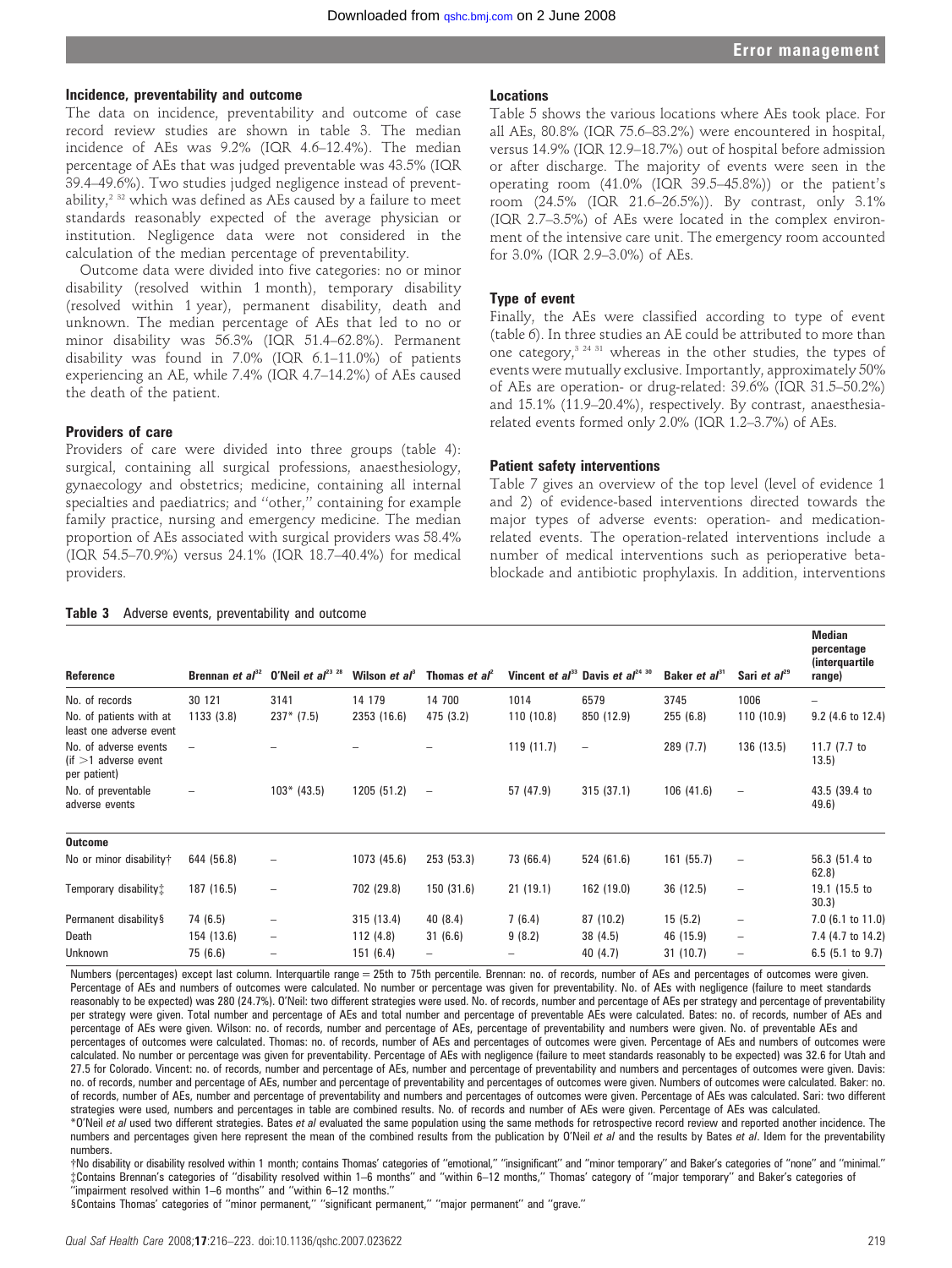# Error management

### Table 4 Adverse events classified by providers of care

| Reference                                 | Wilson et $a^3$ | Thomas et $al^2$         | Vincent et $al^{26}$     | Davis et $al^{24}$       | Baker et al <sup>31</sup> | <b>Median percentage</b><br>(interquartile range) |
|-------------------------------------------|-----------------|--------------------------|--------------------------|--------------------------|---------------------------|---------------------------------------------------|
| No. of adverse event/total no. of records | 2353/14 179     | 475/14 700               | 119/1 014                | 850/6 579                | 289/3 745                 |                                                   |
| Surgical                                  | 1375 (58.4)     | 298 (62.7)               | 94 (79.0)                | 489 (57.5)               | 149 (51.4)                | 58.4 (54.5 to 70.9)                               |
| Surgery not otherwise specified           |                 | 219(46.1)                |                          | $\overline{\phantom{m}}$ | -                         |                                                   |
| General surgery                           | 317 (13.5)      | ÷                        | 47 (39.5)                | $\overline{\phantom{0}}$ | -                         | 26.5 (13.5 to 39.5)                               |
| Orthopaedic surgery                       | 285 (12.1)      |                          | 40 (33.6)                | $\overline{\phantom{0}}$ | -                         | 22.9 (12.1 to 33.6)                               |
| <b>Obstetrics</b>                         | 140(5.9)        | 44 (9.2)                 | 7(5.9)                   | $\overline{\phantom{0}}$ | -                         | 5.9 (5.9 to 9.2)                                  |
| Gynaecology                               | 134(5.7)        | 32(6.7)                  |                          | $\equiv$                 |                           | 6.2 (5.7 to $6.7$ )                               |
| Urology                                   | 86 (3.7)        |                          |                          | -                        |                           |                                                   |
| Cardiac surgery                           | 77(3.3)         | $\overline{\phantom{0}}$ |                          |                          |                           |                                                   |
| Vascular surgery                          | 71(3.0)         | $\overline{\phantom{0}}$ |                          | $\equiv$                 | -                         |                                                   |
| Otorhinolaryngology                       | 59 (2.5)        | -                        | -                        | -                        | -                         |                                                   |
| Neurosurgery                              | 57(2.4)         |                          |                          |                          |                           |                                                   |
| Colorectal surgery                        | 53(2.3)         |                          |                          |                          |                           |                                                   |
| Plastic surgery                           | 49 (2.1)        |                          |                          |                          |                           |                                                   |
| Anaesthesiology                           | 47(2.0)         | 3(0.7)                   |                          |                          |                           | 1.4 (0.7 to $2.0$ )                               |
| Medicine                                  | 385 (16.4)      | 114(24.1)                | 25 (21.0)                | 303 (35.7)               | 130 (45,0)                | 24.1 (18.7 to 40.4)                               |
| Internal medicine                         | 150(6.4)        | 110(23.2)                |                          | -                        |                           | 14.8 (6.4 to 23.2)                                |
| Cardiology                                | 118(5.0)        | $\overline{\phantom{0}}$ |                          | $\overline{\phantom{0}}$ |                           |                                                   |
| Paediatrics                               | 49 (2.1)        | 4(0.9)                   |                          |                          |                           | $1.5$ (0.9 to 2.1)                                |
| Gastroenterology                          | 43(1.8)         |                          |                          |                          |                           |                                                   |
| Medical oncology                          | 25(1.1)         |                          | $\equiv$                 |                          |                           |                                                   |
| <b>Other</b>                              | 542 (23.0)      | 57 (11.9)                |                          | 58 (6.8)                 | 10(3.6)                   | 9.4 (4.4 to 20.2)                                 |
| Family practice                           | 147(6.2)        | 21(4.4)                  |                          |                          |                           | 5.3 (4.4 to 6.2)                                  |
| Nursing                                   | 85(3.6)         | 8(1.7)                   |                          |                          |                           | 2.7 (1.7 to 3.6)                                  |
| Emergency medicine                        | 34(1.4)         | 8(1.7)                   |                          | -                        | -                         | 1.6 $(1.4$ to 1.7)                                |
| Ophthalmology                             | 28(1.2)         |                          | $\overline{\phantom{0}}$ | -                        | -                         |                                                   |
| Radiology                                 |                 | 5(1)                     |                          | $\equiv$                 |                           |                                                   |
| <b>Other</b>                              | 248 (10.5)      | 15(3.1)                  |                          |                          |                           | 6.8 (3.1 to 10.5)                                 |
| Unknown                                   | 51(2.2)         |                          |                          |                          |                           |                                                   |

Numbers (percentages) except last column. Interquartile range = 25th to 75th percentile. Wilson: numbers and percentages were given. Thomas: percentages were given, and numbers were calculated. Vincent: numbers were given, and percentages were calculated. Davis: numbers and percentages were given. Baker: numbers were given in a crosstable with type of event. Because AEs could be attributed to more than one type of event, the total was 360. Numbers and percentages in this table were calculated as a percentage of the total number of AEs.

# Table 5 Adverse events classified by location

| Reference                                  | Brennan et $al^{25}$ | Wilson et $a^3$ | Thomas et $a^2$ | Davis et $al24$ | <b>Median percentage</b><br>(interquartile range) |
|--------------------------------------------|----------------------|-----------------|-----------------|-----------------|---------------------------------------------------|
|                                            |                      |                 | 475/14 700      |                 |                                                   |
| No. of adverse events/total no. of records | 1133/30 121          | 2353/14 179     |                 | 850/6579        |                                                   |
| In hospital                                | 920 (81.2)           | 1741 (74.0)     | 398 (83.8)      | 683 (80.4)      | 80.8 (75.6 to 83.2)                               |
| Operating room                             | 465 (41.0)           | 1077 (45.8)     | 188 (39.5)      | -               | 41.0 (39.5 to 45.8)                               |
| Patient's room                             | 300 (26.5)           | 577 (24.5)      | 103 (21.6)      | -               | 24.5 (21.6 to 26.5)                               |
| Emergency room                             | 33(2.9)              |                 | 14(3.0)         |                 | $3.0$ (2.9 to $3.0$ )                             |
| Labour and delivery room                   | 32(2.8)              | 87(3.7)         | 31(6.5)         |                 | $3.7$ (2.8 to 6.5)                                |
| Intensive care unit                        | 31(2.7)              |                 | 17(3.5)         |                 | $3.1$ (2.7 to $3.5$ )                             |
| Radiology                                  | 23(2.0)              |                 |                 |                 |                                                   |
| Cardiac catheterisation laboratory         | 10(0.9)              |                 | 20(4.2)         | -               | $2.6$ (0.9 to 4.2)                                |
| Ambulatory care unit                       | 9(0.8)               |                 |                 |                 |                                                   |
| Procedure room                             |                      |                 | 16(3.4)         |                 |                                                   |
| Other                                      | 19(1.7)              |                 | 10(2.2)         |                 | 2.0 (1.7 to 2.2)                                  |
| Out of hospital                            | 156 (13.8)           | 297 (12.6)      | 76 (16.0)       | 167 (19.6)      | 14.9 (12.9 to 18.7)                               |
| Physician's office                         | 87(7.7)              | 200(8.5)        | 33(7.0)         | 54 (6.4)        | 7.4 (6.6 to 8.3)                                  |
| Patient's home                             | 31(2.7)              | 56 (2.4)        | 16(3.4)         | 45 (5.3)        | $3.1$ (2.5 to 4.8)                                |
| Ambulatory care unit                       | 16(1.4)              |                 |                 | 11(1.3)         | 1.4 $(1.3 \text{ to } 1.4)$                       |
| Nursing home                               | 10(0.9)              | 41(1.7)         | 3(0.6)          | 32(3.8)         | $1.3$ (0.7 to 3.3)                                |
| Day surgery                                |                      |                 | 6(1.2)          |                 |                                                   |
| Private hospital                           |                      |                 |                 | 17(2.0)         |                                                   |
| Other                                      | 12(1.1)              |                 | 18 (3.8)        | 8(0.9)          | $1.1$ (0.9 to 3.8)                                |
| Unknown                                    | 58(5.1)              | 315 (13.4)      | 1(0.3)          |                 | 5.1 (0.3 to 13.4)                                 |

Numbers (percentages) except last column. Interquartile range = 25th to 75th percentile. Brennan: percentages were given, and numbers were calculated. Wilson: numbers and percentages were given. Thomas: percentages were given, and numbers were calculated. Davis: percentages were given, and numbers were calculated.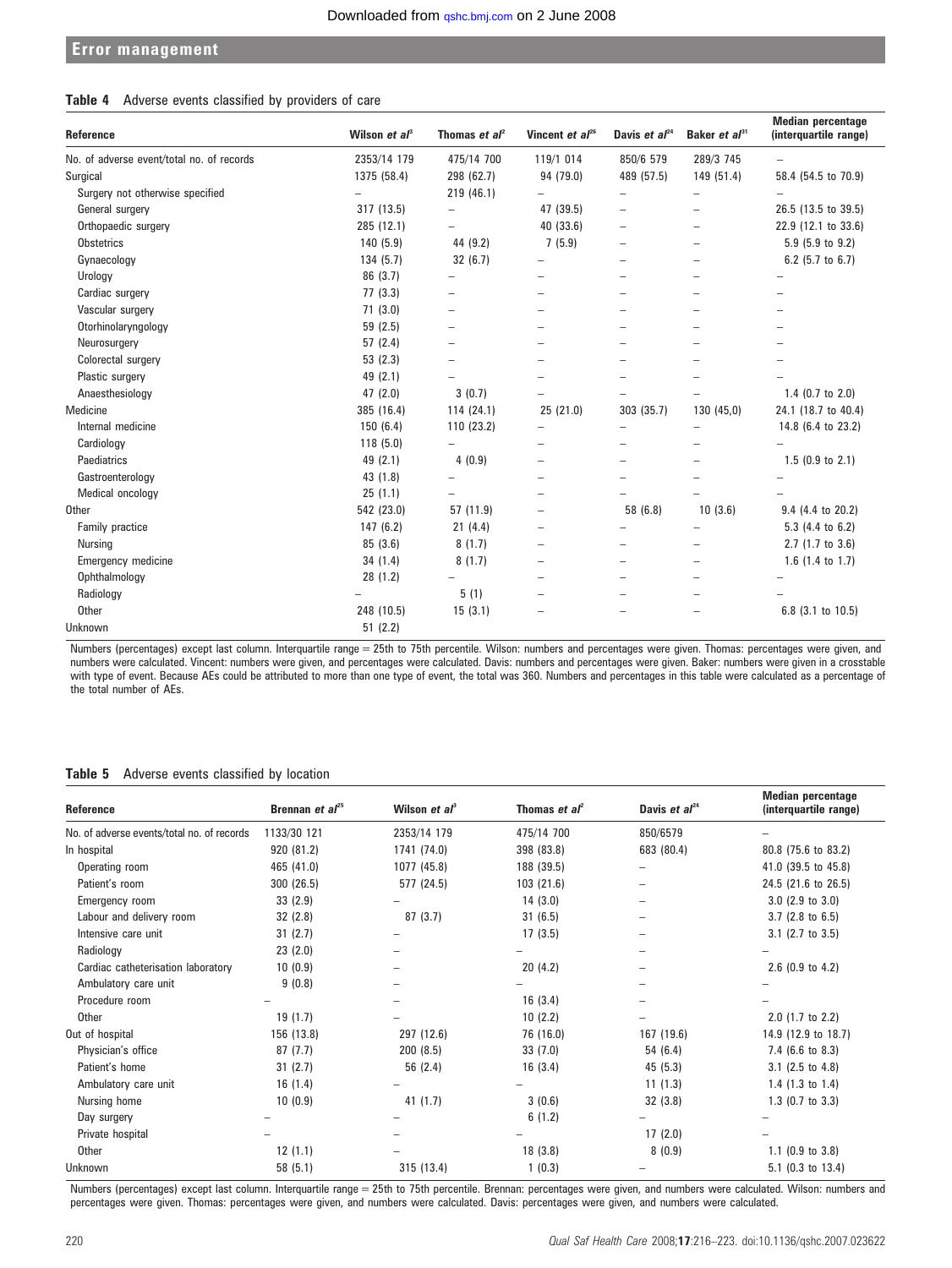| Table 6 Adverse events classified by type of event |  |  |  |  |  |
|----------------------------------------------------|--|--|--|--|--|
|----------------------------------------------------|--|--|--|--|--|

| Reference                                  | Brennan <i>et al</i> <sup>25</sup> | Wilson et al <sup>3</sup> | Thomas <i>et al</i> <sup>2</sup> | Vincent <i>et al</i> <sup>26</sup> | Davis et $al^{24}$       | Baker <i>et</i> $a^{31}$ | <b>Median percentage</b><br>(interguartile range) |
|--------------------------------------------|------------------------------------|---------------------------|----------------------------------|------------------------------------|--------------------------|--------------------------|---------------------------------------------------|
| No. of adverse events/total no. of records | 1133/30 121                        | 2952/14 179               | 475/14 700                       | 118/1 014                          | 1060/6 579               | 360/3 745                | $\qquad \qquad -$                                 |
| Operation-related                          | 599 (52.9)                         | 1159 (49.3)               | 213 (44.9)                       | 40 (33.9)                          | 258 (24.3)               | 123 (34.2)               | 39.6 (31.5 to 50.2)                               |
| Drug-related                               | 178 (15.7)                         | 249 (10.6)                | 92 (19.3)                        | 17(14.4)                           | 130 (12.3)               | 85 (23.6)                | 15.1 (11.9 to 20.4)                               |
| Diagnostic                                 | 79 (7.0)                           | 314 (13.3)                | 33(6.9)                          | 5(4.2)                             | 85(8.0)                  | 38 (10.6)                | $7.5$ (6.2 to 11.3)                               |
| Therapeutic                                | 62(5.5)                            | 276 (11.7)                | 21(4.4)                          | $\overline{\phantom{0}}$           | 89 (8.4)                 | -                        | 7.0 (4.7 to 10.9)                                 |
| Procedure*                                 | 88 (7.8)                           | 197 (8.4)                 | 64 (13.5)                        | 6(5.1)                             | 82 (7.7)                 | 26(7.2)                  | 7.8 (6.7 to 9.7)                                  |
| Fall/fracture                              | 38(3.4)                            | 192 (8.2)                 | 8(1.7)                           | $\overline{\phantom{a}}$           | -                        | 8(2.2)                   | $2.8$ (1.8 to 7.0)                                |
| Postpartum/obstetric                       | 18(1.6)                            | 126(5.4)                  | 17(3.6)                          |                                    | -                        | 1(0.3)                   | $2.6$ (0.6 to 5.0)                                |
| Anaesthesia-related                        | 13(1.1)                            | 51(2.2)                   | 6(1.3)                           | 6(5.1)                             | $\overline{\phantom{0}}$ | 7(2.0)                   | $2.0$ (1.2 to 3.7)                                |
| Neonatal                                   | 29(3.0)                            | 30(1.3)                   | 15(3.1)                          |                                    | -                        |                          | $3.0$ (1.3 to $3.1$ )                             |
| System+/other                              | 29(3.0)                            | 358 (15.2)                | 7(1.5)                           |                                    | 416 (39.3)               | 29(8.1)                  | 8.1 (2.3 to 27.3)                                 |
| Ward management                            |                                    |                           |                                  | 30(25.4)                           | $\overline{\phantom{0}}$ |                          |                                                   |
| Discharge                                  |                                    |                           | -                                | 14 (11.9)                          | $\overline{\phantom{0}}$ |                          |                                                   |
| Other clinical management                  |                                    |                           |                                  |                                    |                          | 43 (11.9)                | $\overline{\phantom{0}}$                          |

Brennan: numbers were given, percentages were calculated. Wilson: numbers and percentages were given. Thomas: percentages were given, and numbers were calculated. Vincent: numbers were given, and percentages were calculated. Davis: numbers and percentages were given. Baker: numbers were given, and percentages were calculated. Numbers (percentages) except last column. Interquartile range = 25th to 75th percentile.

\*Medical procedure such as coronary angiography or endoscopy.

{Contains: defective equipment or supplies, inadequate reporting or communication, inadequate staffing, training or supervision, no protocol/failure to implement protocol.

such as training programmes for laparoscopy and a medical emergency team are mentioned. The medication-related practices include bar code technology and computerised physician order entry systems.

#### **DISCUSSION**

We conducted a systematic review to gain an insight into the overall incidence, preventability and outcome of adverse events and added information about location, provider and type of events. Despite the enormous amount of recent attention for patient safety, such systematic compiling of all available evidence on the subject is lacking to date.

This systematic review included eight studies from the USA, Canada, the UK, Australia and New Zealand. The median overall incidence of adverse events was 9.2%, and almost half of these events were regarded as preventable. The majority of

| Type of event     | Intervention                                                                             |                              | Highest-level study example                                                                                                                                                                                      |    |  |  |  |  |
|-------------------|------------------------------------------------------------------------------------------|------------------------------|------------------------------------------------------------------------------------------------------------------------------------------------------------------------------------------------------------------|----|--|--|--|--|
| Operation-related | Localising care to high-volume centres                                                   |                              | Halm et al. Is volume related to outcome in health care? A systematic<br>review<br>and methodologic critique of the literature. Ann Intern Med 2002 <sup>34</sup>                                                | 2A |  |  |  |  |
|                   | Training programmes for laparoscopic procedures                                          |                              | Scheeres et al. Animate advanced laparoscopic courses improve resident<br>operative performance. Am J Surg 2004 <sup>35</sup>                                                                                    | 2B |  |  |  |  |
|                   | Medical emergency team                                                                   |                              | Bellomo et al. Prospective controlled trial of effect of medical emergency<br>team<br>on postoperative morbidity and mortality rates. Crit Care Med 2004 <sup>36</sup>                                           | 2B |  |  |  |  |
|                   | Ultrasound quidance of central vein catheterisation                                      |                              | Randolph et al. Ultrasound guidance for placement of central venous<br>catheters:<br>a meta-analysis of the literature. Crit Care Med 1996 <sup>37</sup>                                                         | 1A |  |  |  |  |
|                   | Prevention of surgical site<br>infections:                                               | Antibiotic prophylaxis       | Song et al. Antimicrobial prophylaxis in colorectal surgery: a systematic<br>review<br>of randomized controlled trials. Br J Surg 1998 <sup>38</sup>                                                             | 1A |  |  |  |  |
|                   |                                                                                          | Peri-operative normothermia  | Kurz et al. Perioperative normothermia to reduce the incidence of surgical-<br>wound infection and shorten hospitalization. N Engl J Med 1996 <sup>39</sup>                                                      | 1B |  |  |  |  |
|                   |                                                                                          | Supplemental oxygen          | Greif et al. Supplemental perioperative oxygen to reduce the incidence of<br>surgical-wound infection. N Engl J Med 2000 <sup>40</sup>                                                                           | 1B |  |  |  |  |
|                   |                                                                                          | Glucose control in diabetics | Furnary et al. Clinical effects of hyperglycemia in the cardiac surgery<br>population: the portland diabetic project. Endocr Pract 2006 <sup>41</sup>                                                            | 2B |  |  |  |  |
|                   | Perioperative beta blockers                                                              |                              | Devereaux et al. How strong is the evidence for the use of perioperative<br>beta blockers in non-cardiac surgery? Systematic review and meta-analysis<br>of randomised controlled trials. BMJ 2005 <sup>42</sup> | 1A |  |  |  |  |
| Drug-related      | Computerised Physician Order Entry (CPOE) and Clinical<br>Decision Support System (CDSS) |                              | Overhage et al. A randomized trial of "corollary orders" to prevent errors of<br>omission. J Am Med Inform Assoc 1997 <sup>43</sup>                                                                              | 1B |  |  |  |  |
|                   | Clinical pharmacist consultation services                                                |                              | Leape et al. Pharmacist participation on physician rounds and adverse drug<br>events in the intensive care unit. JAMA 1999 <sup>44</sup>                                                                         | 2B |  |  |  |  |
|                   | Bar code technology in pharmacy                                                          |                              | Poon et al. Medication dispensing errors and potential adverse drug events<br>before and after implementing bar code technology in the pharmacy. Ann<br>Intern Med 2006 <sup>45</sup>                            | 2B |  |  |  |  |
|                   | Patient self-management of anticoagulation                                               |                              | Cromheecke et al. Oral anticoagulation self-management and management<br>by a specialist anticoagulation clinic: a randomized crossover comparison.<br>Lancet $2000^{46}$                                        | 1B |  |  |  |  |

Table 7 Interventions related to operation- and drug-related events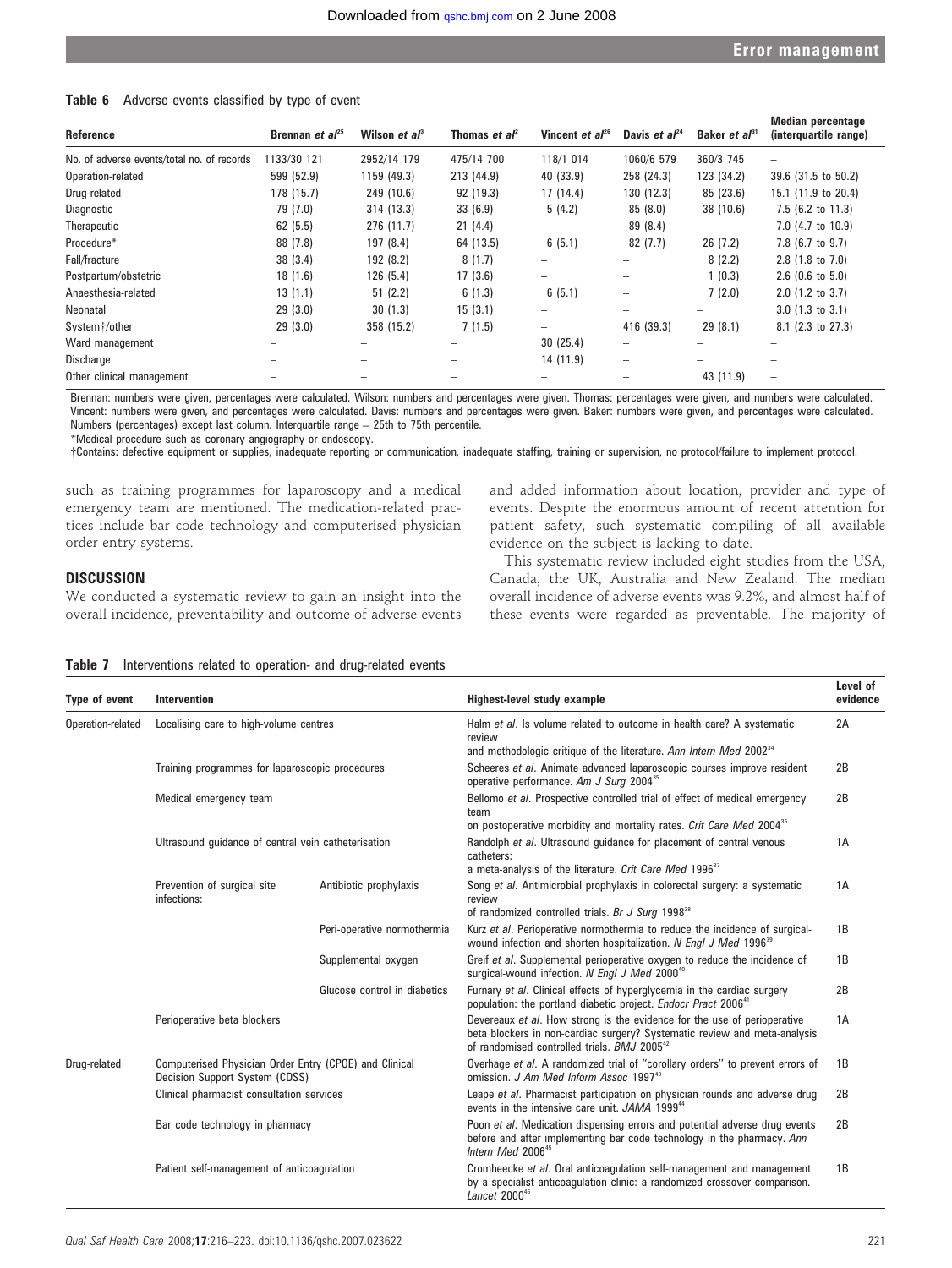events were associated with a surgical care provider, and more than half of events were operation- or drug-related.

Although all included studies used the same definition, incidences of adverse events varied considerably. In 2000, a comparison was made between the Utah/Colorado study (incidence 3.2%) and the Australian study (incidence 16.6%), and a number of possible reasons for this difference were provided.47 48 There were a number of methodological differences between the studies, such as a lower threshold for defining causation in the Australian study and inclusion of some types of events in one study that were excluded in the other. Aside from these differences, the authors suggest that the disparity might be due to differences in quantity and methods of documentation between Australia and the USA, and different perspectives of the two studies (medicolegal versus qualityimprovement). These considerations may also apply to the other studies included in this review. For example, both studies that were performed from a medicolegal point of view<sup>2 32</sup> reported considerably lower incidences than the other studies, performed from a quality-improvement point of view.<sup>3 28-31 33</sup> Furthermore, not all studies employed the same time frame for included events. Out-of-hospital events were included in only a few studies. Some studies only recorded one adverse event per patient record, whereas others did not enforce this restriction. These methodological differences may well, at least in part, account for the difference between the recorded incidences.

Retrospective record review has been criticised for a number of reasons. As it relies heavily on patient records, it is dependent on the quality of documentation. If adverse events are not documented properly, they will not be detected by this method. Furthermore, only those adverse events are detected that result in one of the trigger criteria of the review method. Finally, in retrospective record review, the interobserver variability is very high, especially with regard to the judgements on causality and preventability.49 The studies included in this review show moderate interobserver agreement scores, illustrating this drawback of retrospective record review.

Aside from the fact that the conclusions from this review are based solely on retrospective record review studies, and as such, most likely represent an underestimation of the problem, there are a number of other limitations of this systematic review, the most important one being the heterogeneity of the included studies. Although most studies used roughly the same methods, the details differed considerably. For example, the studies from Australia and New Zealand applied a lower threshold for causation than the other studies. The time frame of included events also differed between studies: the studies from the United States did not include events discovered after discharge, whereas the other included studies did. Because differences in methodology and perspective may lead to different numbers of recorded AEs,47 48 we must proceed with caution when drawing conclusions from the combined data from these studies. Apart from differences in methodology between the included studies, our strict inclusion criteria potentially may have caused us to exclude interesting studies. The three studies we excluded because of an insufficient number of patient records evaluated, when combined, 1607 records, amounting to 2% of all records included in this systematic review (more than 74 000 records). The two excluded studies that used a computer-assisted approach<sup>78</sup> reported incidences of adverse events that were slightly lower (8.3% and 6.9%) than the median incidence of the studies included in the present review. This approach is much less time-consuming than the retrospective record review, but a

drawback is that it cannot make judgements on causation or preventability.

Much attention is being devoted to finding solutions to improve patient safety. In 2005, the authors of some of the largest adverse event studies advocated the implementation of selected evidence-based practices that have a potential for large impact.<sup>50</sup> When looking at the classification of events as demonstrated in this review, operation-related and drug-related events together comprise the majority. It would thus be logical to concentrate funds and efforts on evidence-based interventions aimed at reducing these events. In addition to the evidence-based interventions reviewed here, there are a number of other interventions that seem promising but warrant further research to prove their value. This includes interventions derived from the aviation industry, such as crew resource management and the use of checklists in the operating room.

In conclusion, adverse events during hospital admission are a serious problem, occurring in approximately 9% of all admitted patients and leading to a lethal outcome in 7% of cases. Since a large portion of the adverse events are operation- or drugrelated, and almost half of these events are preventable, funds and efforts should be concentrated on interventions aimed at reducing these types of events.

Funding: This research was funded by the Dutch Organization for Health Research and Development (ZonMw), The Hague, The Netherlands. Patient Safety Program, grant no. 8120.0007. ZonMw had no involvement with the authors' work.

Competing interests: None.

#### **REFERENCES**

- 1. Kohn LT. To err is human: building a safer health care system. 1-11-1999. Institute of Medicine. http://books.nap.edu/openbook.php?isbn =  $0309068371$  (accessed 17 Mar 2008)
- Thomas EJ, Studdert DM, Burstin HR, et al. Incidence and types of adverse events and negligent care in Utah and Colorado. Med Care 2000;38:261-71.
- 3. Wilson RM, Runciman WB, Gibberd RW, et al. The Quality in Australian Health Care Study. Med J Aust 1995;163:458-71.
- 4. **Thomas EJ,** Studdert DM, Newhouse JP, et al. Costs of medical injuries in Utah and Colorado. *Inquiry* 1999:36:255-64.
- 5. Dankelman J, Grimbergen CA. Systems approach to reduce errors in surgery. Surg Endosc 2005;19:1017–21.
- 6. Andrews LB, Stocking C, Krizek T, et al. An alternative strategy for studying adverse events in medical care. Lancet 1997;349:309-13.
- **Ehsani JP,** Jackson T, Duckett SJ. The incidence and cost of adverse events in Victorian hospitals 2003–04. Med J Aust 2006;184:551–5.
- 8. **Jackson T,** Duckett SJ, Shepheard J, et al. Measurement of adverse events using ''incidence flagged'' diagnosis codes. Journal of Health Services Research and Policy 2006;11:21–6.
- 9. Forster AJ, Asmis TR, Clark HD, et al. Ottawa Hospital Patient Safety Study: incidence and timing of adverse events in patients admitted to a Canadian teaching hospital. CMAJ 2004;170:1235–40.
- 10. **Michel P,** Quenon JL, de Sarasqueta AM, et al. Comparison of three methods for estimating rates of adverse events and rates of preventable adverse events in acute care hospitals. BMJ 2004;328:199.
- 11. Szekendi MK, Sullivan C, Bobb A, et al. Active surveillance using electronic triggers to detect adverse events in hospitalized patients. Qual Saf Health Care 2006;15:184–90.
- 12. Bates DW, O'Neil AC, Boyle D, et al. Potential identifiability and preventability of adverse events using information systems. J Am Med Inform Assoc 1994;1:404–11.
- 13. **Briant R,** Buchanan J, Lay-Yee R, et al. Representative case series from New Zealand public hospital admissions in 1998—III: adverse events and death. N Z Med J 2006;119:U1909.
- 14. **Davis P,** Lay-Yee R, Briant R, et al. Preventable in-hospital medical injury under the "no fault" system in New Zealand. Qual Saf Health Care 2003;12:251-6.
- 15. Thomas EJ, Orav EJ, Brennan TA. Hospital ownership and preventable adverse events. Int J Health Serv 2000;30:745-61.
- 16. Wilson RM, Harrison BT, Gibberd RW, et al. An analysis of the causes of adverse events from the Quality in Australian Health Care Study. Med J Aust 1999;170:411–15.
- 17. **Braithwaite RS,** Devita MA, Mahidhara R, et al. Use of medical emergency team (MET) responses to detect medical errors. Qual Saf Health Care 2004;13:255-9.
- 18. **Davis P,** Lay-Yee R, Schug S, et al. Adverse events regional feasibility study: indicative findings.  $N Z Med J 2001;114:203-5.$